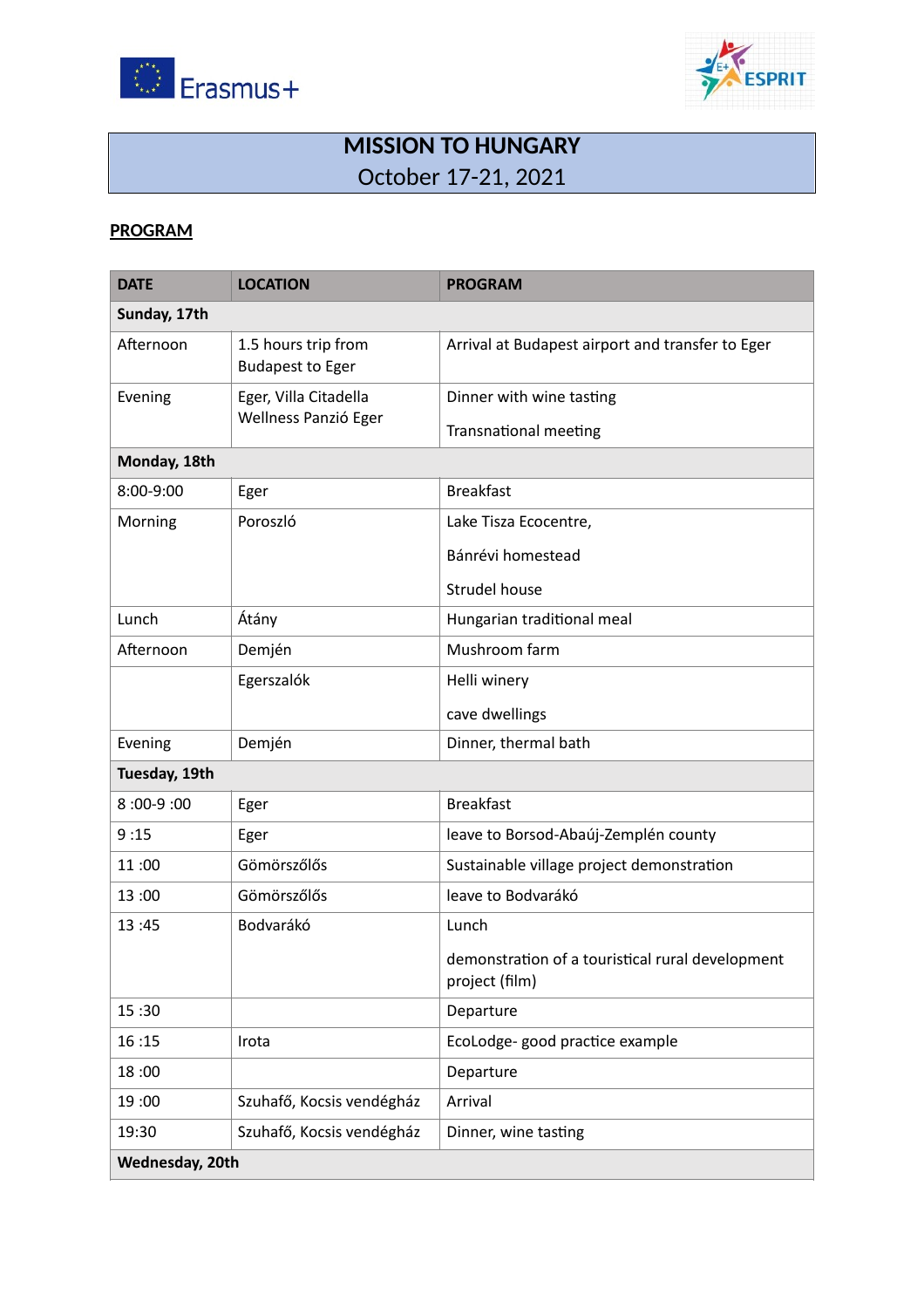



| $08:00 - 9:00$  | Szuhafő                   | <b>Breakfast</b>                         |  |  |
|-----------------|---------------------------|------------------------------------------|--|--|
| $09:00 - 10:00$ | Szuhafő                   | Cattle farm                              |  |  |
| $10:30 - 12:00$ | <b>Trizs</b>              | local products store and Trizsi flavours |  |  |
| $13 - 15:00$    | Josvafő                   | Lunch, free time                         |  |  |
| 15:30           | Szendrő                   | meeting the President of the             |  |  |
|                 |                           | <b>LEADER Local Action Group</b>         |  |  |
| $17:00 - 18:30$ | Kánó                      | Pálinka distillery                       |  |  |
| 19:30           | Szuhafő, Kocsis vendégház | Dinner                                   |  |  |
| 21:00           |                           | Film viewing                             |  |  |
| Thursday, 21th  |                           |                                          |  |  |
| 10:00           |                           | Departute to Budapest                    |  |  |

 **Hotel addresses: Villa Citadella**<br>
Eger, Bálint pap utca 3, 3300<br>
Szuhafő, Kossuth La

# Eger (from 17<sup>th</sup> to 19<sup>th</sup> of October) Szuhafő (from 19<sup>th</sup> to 21<sup>st</sup> of October)<br>Villa Citadella **interpretata külk** Kocsis Vendégház

Szuhafő, Kossuth Lajos út 18, 3726

### **LIST OF PARTICIPANTS**

| Partner                   | Organization                                 | <b>Mobile Phone</b>                             | Email                                    | Arrival-<br>17/10 | Departure -<br>21/10             |
|---------------------------|----------------------------------------------|-------------------------------------------------|------------------------------------------|-------------------|----------------------------------|
| Anca Pintilie             | <b>LAG Tecuci</b>                            | +40 733 858 110                                 | ancapintilie83@gmail.com                 | by car            | by car                           |
| Valeriu Paul<br>Capraru   | <b>LAG Tecuci</b>                            | +40 744 858 110                                 | valeriu71@gmail.com                      | by car            | by car                           |
| Marie de<br><b>Bizien</b> | Leader France                                | +33 6 30 77 79<br>34 (personal<br>phone number) | leader.mariedebizien@gm<br>ail.com       | 7:40 pm           | 8:40 pm<br>(Budapest<br>Station) |
| François<br>Galabrun      | Leader<br>France / LAG<br>Est-Audois         | +33 6 33 20 39<br>15                            | direction@gal-estaudois.fr               | 7:40 pm           | 8:40 pm<br>(Budapest<br>Station) |
| Marie Gojon               | Leader<br>France / LAG<br>Est-Audois         | +33 6 47 44 21<br>53                            | animation@gal-<br>estaudois.fr           | 7:40 pm           | 8:40 pm<br>(Budapest<br>Station) |
| Michaël<br>Spada          | Leader<br>France / LAG<br>Marennes<br>Oléron | +33 6 72 04 17<br>44                            | leader@marennes-<br>oleron.com           | 7:40 pm           | 8:40 pm<br>(Budapest<br>Station) |
| Miguel<br>Martinez        | Leader<br>France / LAG<br>Côtes de Bar       | +33 6 38 94 47<br>18                            | leader.cotedesbar@cc-<br>barsequanais.fr | 7:40 pm           | 8:40 pm<br>(Budapest<br>Station) |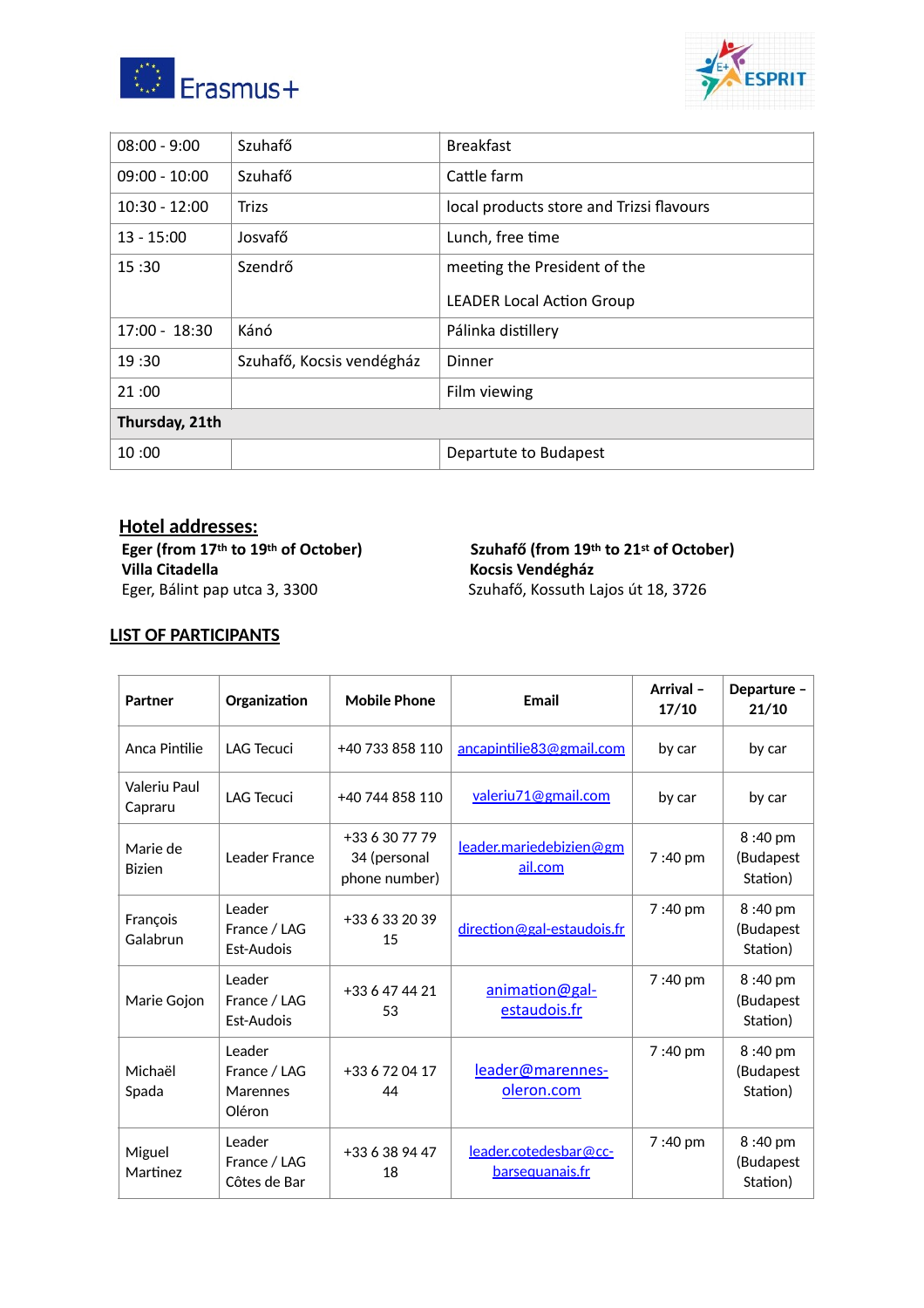



| <b>Triin Kallas</b>    | Estonian<br>Leader Union                      | +372 5553 7360  | triin@leaderliit.eu           | 5:05 pm | 5:40 |
|------------------------|-----------------------------------------------|-----------------|-------------------------------|---------|------|
| Valdek<br>Haugas       | <b>Estonian</b><br>Leader Union               | $+3725025031$   | <u>valdek@tripo.ee</u>        | 5:05 pm | 5:40 |
| Rafael<br>Milerman     | Estonian<br>Leader Union                      | $+3725133891$   | rafael.milerman@gmail.<br>com | 5:05 pm | 5:40 |
| Tímea<br><b>Németh</b> | Hungarian<br>National Rural<br><b>Network</b> | +36 70 588 8043 | nemeth.timea@hoi.hu           |         |      |
| Ágnes Tóth             | Hungarian<br>National Rural<br><b>Network</b> | +36 70 299 5540 | toth.agnes@hoi.hu             |         |      |
| Denes<br>Jambor        | Hungarian<br>National Rural<br><b>Network</b> | +36 70 5851485  | jambor.denes@hoi.hu           |         |      |
| Petra<br>Galambos      | Hungarian<br>National Rural<br><b>Network</b> | +36 30 9208062  | <u>galambos.petra@hoi.hu</u>  |         |      |

#### **Factsheet on Rural Development Program for Hungary**

The Rural Development Program (RDP) for Hungary was formally adopted by the European Commission on 10 August 2015, outlining the Hungarian priorities for using the EUR 4.2 billion of public money that is available for the 7-year period 2014-2020 (EUR 3.4 billion from the EU budget and EUR 740 million of national co-funding).

Hungary's RDP is putting emphasis on actions related to restoring, preserving and enhancing ecosystems, promoting food chain organisations and risk management in agriculture and promoting social inclusion, poverty reduction and economic development in rural areas.

#### **Situation and key challenges**

Hungary is a rural country with 66.3% of its area classified as rural, 33.1% as intermediate and only 0.6% is considered urban. 46% of the population lives in rural areas. Agricultural land covers 57% and forestry 21% of the total territory. Compared to the EU average the Hungarian agricultural sector is atypical with very high share of arable farming (81% of agricultural land) and low grassland (14.2%). Hungary has very favourable agro-ecological conditions for agricultural production, which represent a significant growth potential. The share of agriculture in the GDP is 4%, while the overall agricultural industry (agricultural engineering and chemical industry, food processing industry, etc.) has a 15% share of the GDP. Agriculture and food industry are important pillars of the local economy, particularly in rural areas. The average farm size in Hungary is 8.1 ha - much below the EU average; 87% of the farms have less than 5 ha. The average age of farmers in Hungary is 56 years; therefore there is an urgent need for generational renewal. The extent of horizontal and vertical co-operation in the Hungarian agri-food sector is low. The rural employment rate is low, and the unemployment rate for young people and women is especially high compared to the national average. Concerning climate change, Hungary is frequently hit by important water imbalances between drought and floods and there is a clear need for more efficient water management. Hungary has a limited and outdated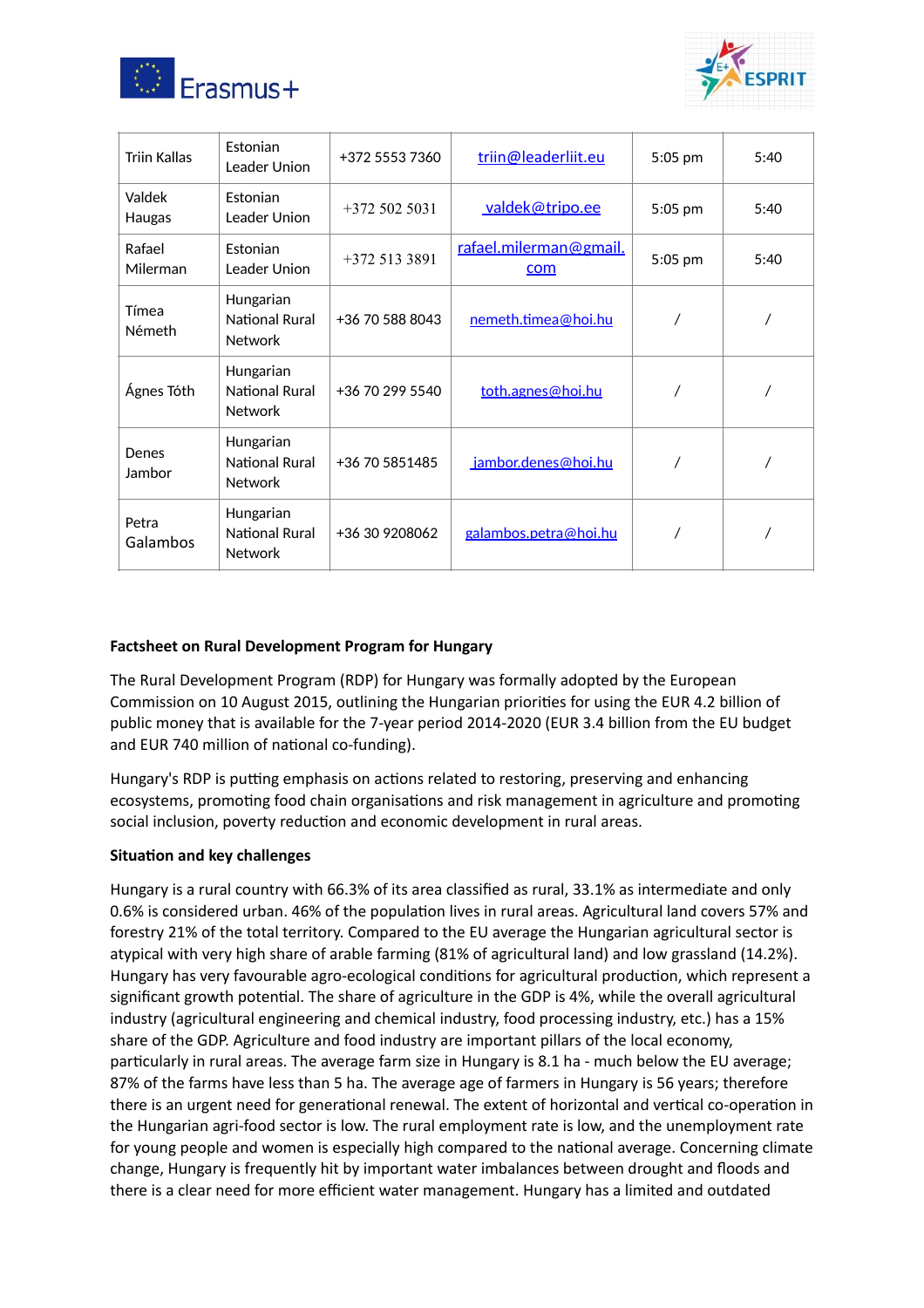



irrigation system and only 2.4% of the agricultural area is irrigated. Organic production is among the lowest in EU with 2.7%. Concerning biodiversity 83% of habitats are in poor condition. The main environmental challenges to be tackled concern the protection of biodiversity, the quality of surface and ground water and soil erosion.

#### **How Hungary's RDP will address these challenges**

In addressing these challenges, Hungary's RDP will fund actions under all of the six rural Development priorities – with a particular emphasis on restoring, preserving and enhancing ecosystems related to agriculture and forestry as well as promoting social inclusion, poverty reduction and economic development in rural areas and promoting food chain organisations and risk management in agriculture.

- 1. Knowledge transfer and innovation in agriculture, forestry and rural areas
- 2. Competitiveness of agri sector and sustainable forestry
- 3. Food chain organisation, including processing and marketing of agricultural products, animal welfare and risk management in agriculture
- 4. Restoring, preserving and enhancing ecosystems related to agriculture and forestry
- 5. Resource efficiency and climate
- 6. Social inclusion and local development in rural areas

#### **Program**

In the frame of the ESPRIT training in Hungary we will visit several projects in two internationally less visited counties- Heves and Borsod-Abaúj-Zemplén.

Heves county is a geographically diverse area; its northern part is mountainous (the Mátra and Bükk are the two highest mountain ranges in Hungary), while at south it includes a part of the Great Hungarian Plain. From south it is bordered by Lake Tisza, the largest artificial lake in Hungary.

Heves is famous for it's wine from Eger, *Egri Bikavér*.

Borsod-Abaúj-Zemplén, in north-eastern Hungary, is the second largest county of Hungary both by area and by population. The county bears the name of three historic counties of Hungary, each of them was centered around a castle. Borsod-Abaúj-Zemplén is one of the most geographically diverse areas of Hungary. It lies where the Northern Mountains meet the Great Hungarian Plain, thus the northern parts of the county are mountainous – with some of the highest peaks and deepest caves in the country –, the southern parts are flat. Tokaj region is known for it's sweet wine, *Tokaji.Aszú*.

During the Socialist era the region was developed into the centre of heavy industry. Whole new towns came into existence in place of small villages, the industrial character of existing cities became more important. Urbanization was rapid, workers from all over the country were arriving in cities and towns, and the population of Miskolc (county seat) reached its highest level in the 1980s (around 211.000.) The end of the Socialist era and the recession of the 1990s hit hard, the unemployment rate is one of the highest of the country, and the local governments try to get over the crisis by strengthening the touristic potential.

#### **Part I- Heves county**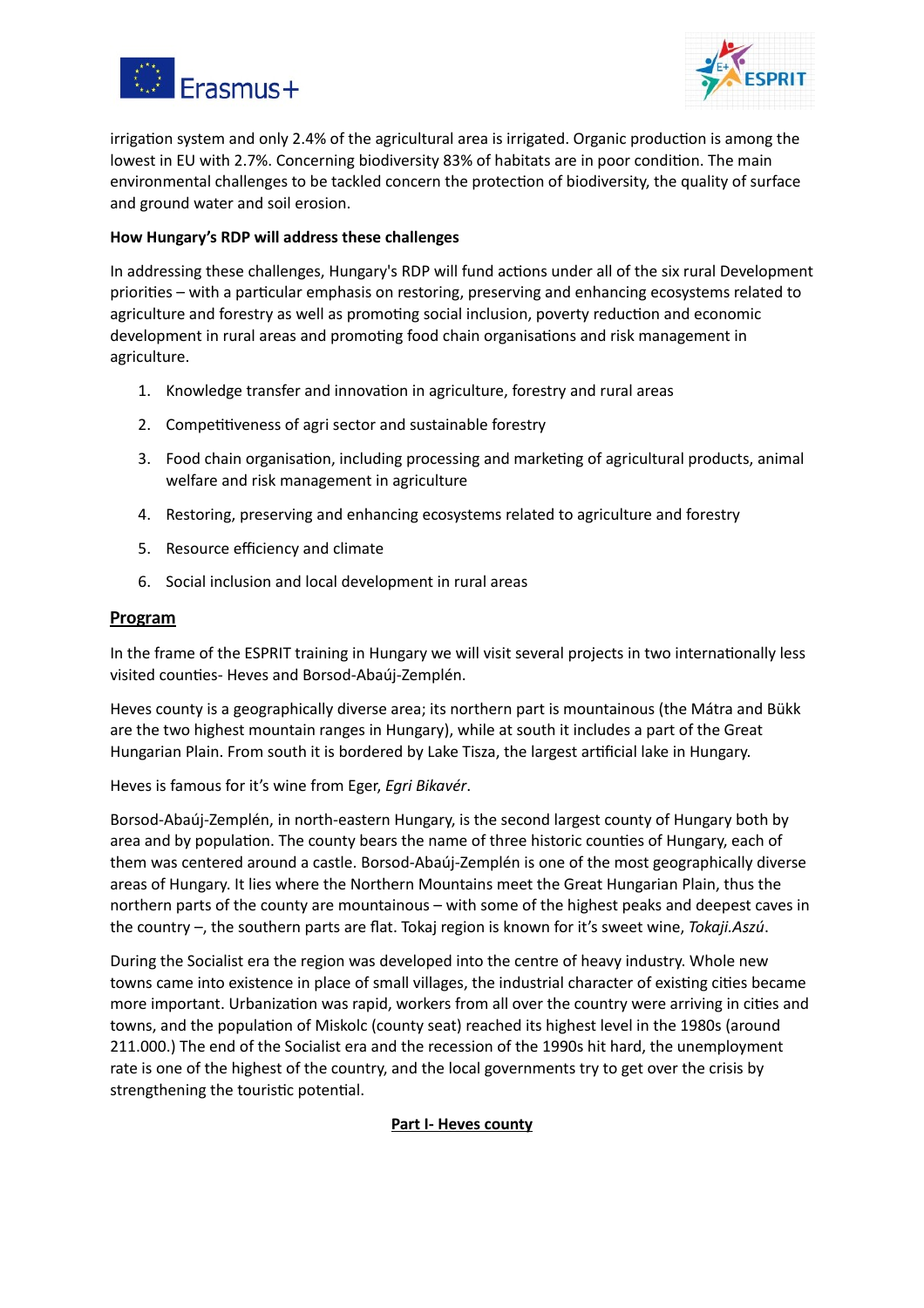





In Heves county we will visit the Lake Tisza Ecocentre in **Poroszló**, which is surrounded by a leisure park of more than 7 hectares. It was designed in the spirit of 'exploring nature'. It is not only a relaxing promenade or a zoo where visitors can closely observe animals but also an amusement park with challenging playgrounds. As the Local Village Museum of Poroszló also belongs to these gardens, together with a traditional poultry run, rabbit yard and a display of old fishing tools one may participate in a short symbolic trip back to the 19th century. Another attraction is the giant fresh water aquarium, where the sophisticated decoration evokes a real underwater image of streams, rivers and lakes, and makes visitors feel as if they were really walking underwater.

In **Demjén** we will visit the Korona Mushroom farm. The Korona Mushroom Union was established via the collaboration of family-run businesses while maintaining traditions and commitment, and utilizing the latest technology. By now it has evolved into one of the most important members in the mushroom industry of Central Europe. The Union encompasses the complete mushroom cultivating sector: from producing mushroom spawn through producing mushroom compost and performing high-standard growing to processing in the canning industry.

Winery in **Egerszalók**: Helli and Son Kft. Received HUF 3,037,989 in the framework of the grants to be provided for the implementation of the LEADER project of the Local Rural Development Strategies in 2013 under the title "Environmentally conscious energy use at the Egerzalók site of Helli és Fia Kft.".

Within the framework of the project, a small household power plant (solar energy) will be built in order to reduce electricity consumption. By using the system to be built, about 50% electricity savings can be achieved, as the current electricity consumption is 22 KW, and with the installation of the new technology, 9 KW electricity can be generated.

Cave dwellings in Egerszalók: Rhyolit tuff stone of the upper layer of the rocks at the foot of Bükk mountains from the valley of Tarna river to Miskolc is easy to cut and carve, so it was much utilised by our forefathers. cellars, dwellings, stables, sheds were carved in it and the cultivated stone was used for building houses. 33 cave-dwellings existed in Egerszalók in the middle of the 20th century. Presumably the dwellings were made in 17-18th centuries. The last ones were inhabited even at the end of the 20th century.

The cave-dwellings at the end of Sáfrány street were bought by the local municipality and got local protection. They were renewed by EAFRD subsidy for preserving rural heritage in 2011.

**Part II- Borsod-Abaúj-Zemplén county**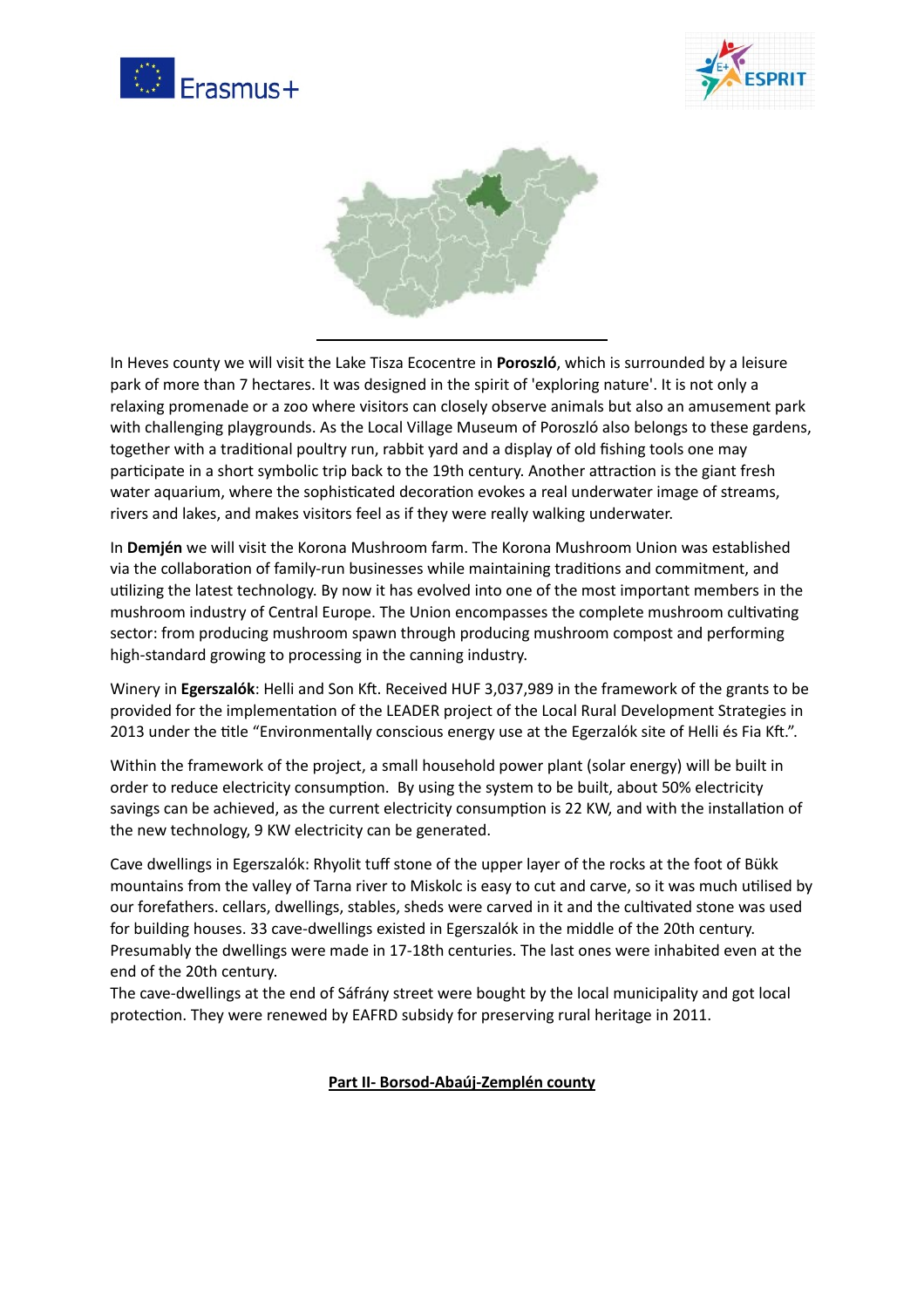





Gömörszőlős with a population of 70 people, is located in the north of Hungary, close to the Slovakian border. The next big city is Miskolc, 50 km from the small eco-village. The settlement carries all the characteristics of small-village rural areas: an aging local population; buildings that have lost their function; vacant local markets; the traditional peasant culture still to be found in its traces; the revitalized natural landscape; the relative calm, quiet, clean environment.

The Ecological Institute for Sustainable Development implemented the Gömörszőlős program in 1993 as a pilot project. The program tries to offer a solution to the above mentioned problems in terms of sustainability. How can we live in this socially and economically sinking world without damaging the natural environment?

#### **Irota**

In **Irota** village we will see an example where two Dutch entrepreneurs bought a dilapidated and deserted mansion and turned it into an eco-friendly holiday resort.

**Szendrő** is a small town (4260 people) where we will meet the president of the Local Action Group.

#### **Szuhafő**, Kocsis guesthouse

In **Szuhafő** the Kocsis family runs a family business producing premium quality milk products by processing milk of jersey cattle. The tender funds of the Rural Development Program were used in the implementation of the investment. Although the English jersey type cattle produces less milk than the Holstein-Friesian, its fat and protein composition is much better and, based on the first results, produces A2 milk, the biggest dairy innovation in recent years. The secret of the so-called "super milk" is that due to its specific protein structure, it causes fewer digestive complaints, which may offer a solution for those who have problems consuming milk.

The Szuhafő Family Manufactory is also exemplary in raising the standard of the seflement and the countryside in this disadvantaged area, providing work for the locals. Only tourism, animal husbandry and game management and hunting can provide a livelihood and future for this region.

The Kocsis family is also involved in the development of the countryside and community building. Several plots and houses were purchased in the settlement, some of which were converted into guest houses, as well as a successful event house. The family bond is exemplary, with the father running the dairy with his son, while his wife and daughter in law take the field of tourism and event management.

An expansion of a Hunting Training Center is underway in the village, as Szuhafő is already closely related to hunting. István Kocsis is a passionate hunter who established his own hunting company after purchasing the surrounding forests. Thanks to the determination of the members and the president, several dilapidated buildings of the village were purchased, from which, while preserving